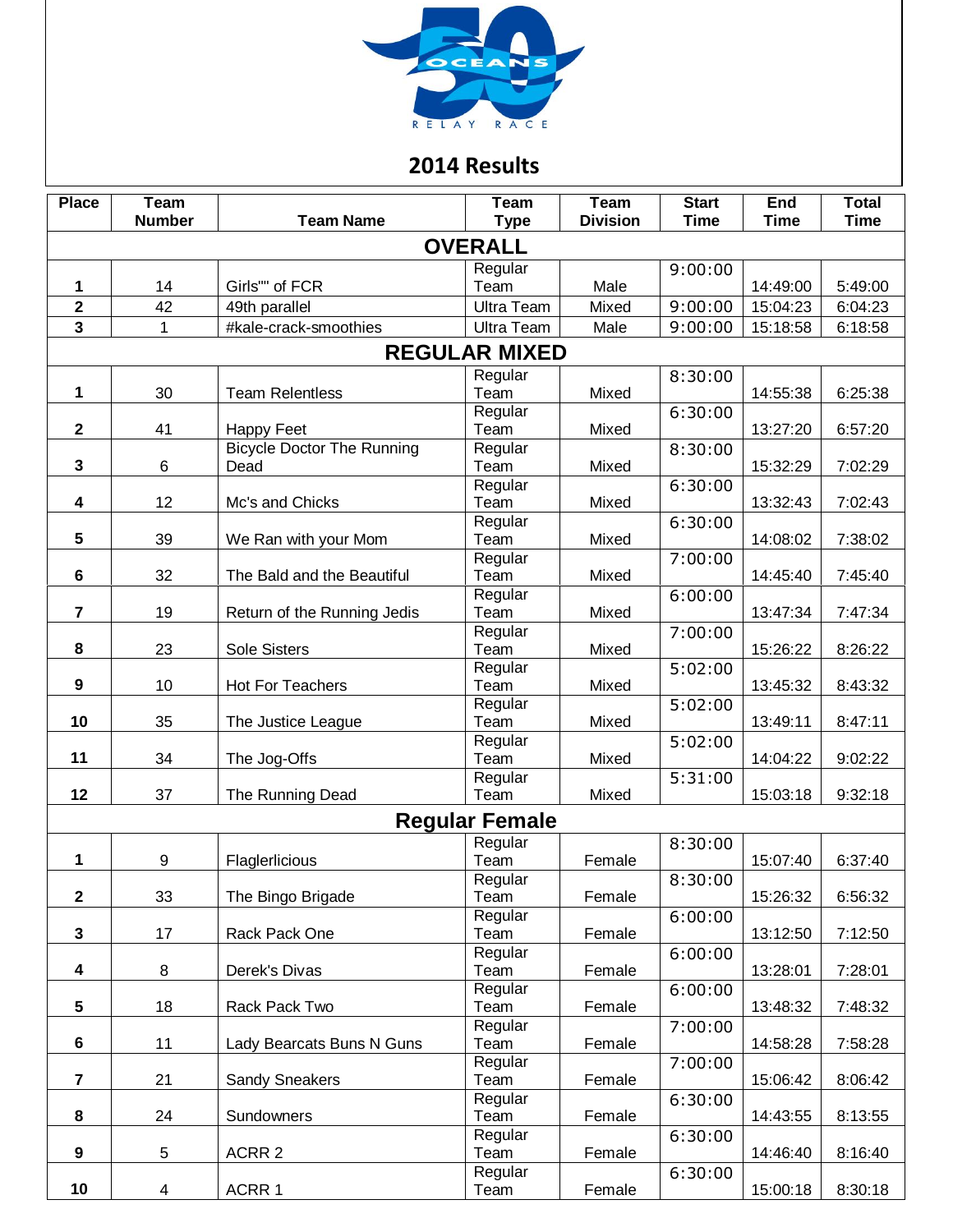|                         |                |                                           | Regular             |                 | 6:30:00               |             |              |
|-------------------------|----------------|-------------------------------------------|---------------------|-----------------|-----------------------|-------------|--------------|
| 11                      | 20             | <b>RunHer Down</b>                        | Team                | Female          |                       | 15:28:32    | 8:58:32      |
|                         |                |                                           | Regular             |                 | 5:31:00               |             |              |
| 12                      | 13             | Not Your Average Spice Girls              | Team                | Female          |                       | 14:33:10    | 9:02:10      |
| 13                      | 36             | The Pink Posse                            | Regular<br>Team     | Female          | 5:31:00               | 14:50:40    | 9:19:40      |
|                         |                |                                           | Regular             |                 | 6:00:00               |             |              |
| 14                      | 22             | <b>Sistas with Blistas</b>                | Team                | Female          |                       | 15:42:05    | 9:42:05      |
|                         |                |                                           | <b>Regular Male</b> |                 |                       |             |              |
|                         |                | Blood, Sweat, and Beers part 2            | Regular             |                 | 8:30:00               |             |              |
| 1                       | 7              | and a half                                | Team                | Male            |                       | 14:54:01    | 6:24:01      |
|                         |                |                                           | Regular             |                 | 7:00:00               |             |              |
| $\mathbf 2$             | $\overline{2}$ | 50 Shades of Oceans                       | Team                | Male            |                       | 14:14:40    | 7:14:40      |
|                         |                |                                           | Regular             |                 | 7:00:00               |             |              |
| 3                       | 25             | Sunrise Lumber                            | Team                | Male            |                       | 14:31:18    | 7:31:18      |
|                         |                |                                           | <b>SOLO</b>         |                 |                       |             |              |
| 1                       | 15             | One-Der Woman                             | <b>Ultra Team</b>   | Female          | 5:30:00               | 12:36:25    | 7:06:25      |
| $\overline{\mathbf{2}}$ | 38             | <b>TYEDYE</b>                             | <b>Ultra Team</b>   | Female          | 5:02:00               | 15:01:01    | 9:59:01      |
|                         |                |                                           | <b>Ultra Female</b> |                 |                       |             |              |
| 1                       | 26             | <b>Sweaty Princesses Team 1</b>           | <b>Ultra Team</b>   | Female          | 6:00:00               | 14:01:53    | 8:01:53      |
| $\overline{\mathbf{2}}$ | 27             | <b>Sweaty Princesses Team 2</b>           | <b>Ultra Team</b>   | Female          | 6:00:00               | 14:01:53    | 8:01:53      |
| 3                       | 28             | <b>Sweaty Princesses Team 3</b>           | <b>Ultra Team</b>   | Female          | 6:00:00               | 14:01:53    | 8:01:53      |
| $\overline{\mathbf{4}}$ | 16             | <b>Pink Divas</b>                         | <b>Ultra Team</b>   | Female          | 7:00:00               | 15:02:11    | 8:02:11      |
| 5                       | 29             | Team Pearl Izumi                          | <b>Ultra Team</b>   | Female          | 5:31:00               | 13:50:28    | 8:19:28      |
| <b>OVERALL RESULTS</b>  |                |                                           |                     |                 |                       |             |              |
|                         |                |                                           |                     |                 |                       |             |              |
|                         | <b>Team</b>    |                                           | <b>Team</b>         |                 | <b>Start</b>          | <b>End</b>  | <b>Total</b> |
| <b>Place</b>            | <b>Number</b>  | <b>Team Name</b>                          | <b>Type</b>         | <b>Division</b> | <b>Time</b>           | <b>Time</b> | <b>Time</b>  |
|                         |                |                                           | Regular             |                 | 9:00:00               |             |              |
| 1                       | 14             | Girls"" of FCR                            | Team                | Male            |                       | 14:49:00    | 5:49:00      |
| $\mathbf 2$             | 42             | 49th parallel                             | <b>Ultra Team</b>   | Mixed           | 9:00:00               | 15:04:23    | 6:04:23      |
| 3                       | 1              | #kale-crack-smoothies                     | <b>Ultra Team</b>   | Male            | 9:00:00               | 15:18:58    | 6:18:58      |
|                         |                | Blood, Sweat, and Beers part 2            | Regular             |                 | 8:30:00               |             |              |
| 4                       | 7              | and a half                                | Team                | Male            |                       | 14:54:01    | 6:24:01      |
| 5                       | 30             | <b>Team Relentless</b>                    | Regular<br>Team     | Mixed           | 8:30:00               | 14:55:38    | 6:25:38      |
|                         |                |                                           | Regular             |                 | 8:30:00               |             |              |
| $\bf 6$                 | 9              | Flaglerlicious                            | Team                | Female          |                       | 15:07:40    | 6:37:40      |
|                         |                |                                           | Regular             |                 | 8:30:00               |             |              |
| 7                       | 33             | The Bingo Brigade                         | Team                | Female          |                       | 15:26:32    | 6:56:32      |
|                         |                |                                           | Regular             |                 | 6:30:00               |             |              |
| 8                       | 41             | Happy Feet                                | Team                | Mixed           |                       | 13:27:20    | 6:57:20      |
| 9                       | 6              | <b>Bicycle Doctor The Running</b><br>Dead | Regular<br>Team     | Mixed           | 8:30:00               | 15:32:29    | 7:02:29      |
|                         |                |                                           | Regular             |                 | 6:30:00               |             |              |
| 10                      | 12             | Mc's and Chicks                           | Team                | Mixed           |                       | 13:32:43    | 7:02:43      |
| 11                      | 15             | One-Der Woman                             | <b>Ultra Team</b>   | Female          | $\overline{5}$ :30:00 | 12:36:25    | 7:06:25      |
|                         |                |                                           | Regular             |                 | 6:00:00               |             |              |
| 12                      | 17             | Rack Pack One                             | Team                | Female          |                       | 13:12:50    | 7:12:50      |
| 13                      | $\overline{2}$ | 50 Shades of Oceans                       | Regular<br>Team     | Male            | 7:00:00               | 14:14:40    | 7:14:40      |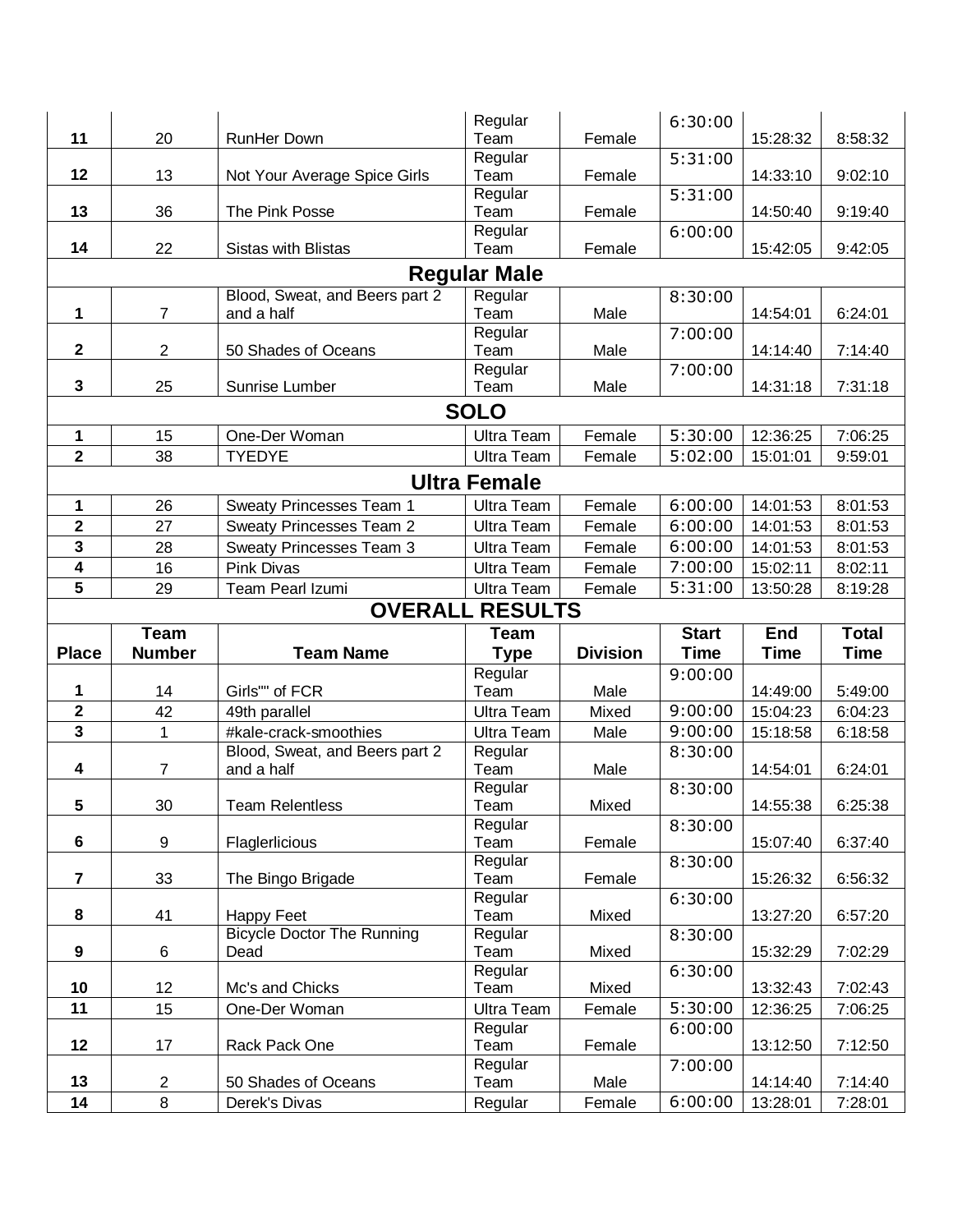|                                 |    |                                 | Team              |        |         |          |         |
|---------------------------------|----|---------------------------------|-------------------|--------|---------|----------|---------|
|                                 |    |                                 | Regular           |        | 7:00:00 |          |         |
| 15                              | 25 | Sunrise Lumber                  | Team              | Male   |         | 14:31:18 | 7:31:18 |
|                                 |    |                                 | Regular           |        | 6:30:00 |          |         |
| 16                              | 39 | We Ran with your Mom            | Team              | Mixed  |         | 14:08:02 | 7:38:02 |
|                                 |    |                                 | Regular           |        | 7:00:00 |          |         |
| 17                              | 32 | The Bald and the Beautiful      | Team              | Mixed  |         | 14:45:40 | 7:45:40 |
| 18                              | 19 | Return of the Running Jedis     | Regular<br>Team   | Mixed  | 6:00:00 | 13:47:34 |         |
|                                 |    |                                 | Regular           |        | 6:00:00 |          | 7:47:34 |
| 19                              | 18 | Rack Pack Two                   | Team              | Female |         | 13:48:32 | 7:48:32 |
|                                 |    |                                 | Regular           |        | 7:00:00 |          |         |
| 20                              | 11 | Lady Bearcats Buns N Guns       | Team              | Female |         | 14:58:28 | 7:58:28 |
| 21                              | 26 | <b>Sweaty Princesses Team 1</b> | <b>Ultra Team</b> | Female | 6:00:00 | 14:01:53 | 8:01:53 |
| 22                              | 27 | <b>Sweaty Princesses Team 2</b> | <b>Ultra Team</b> | Female | 6:00:00 | 14:01:53 | 8:01:53 |
| 23                              | 28 | <b>Sweaty Princesses Team 3</b> | <b>Ultra Team</b> | Female | 6:00:00 | 14:01:53 | 8:01:53 |
| 24                              | 16 | Pink Divas                      | <b>Ultra Team</b> | Female | 7:00:00 | 15:02:11 | 8:02:11 |
|                                 |    |                                 | Regular           |        | 7:00:00 |          |         |
| 25                              | 21 | <b>Sandy Sneakers</b>           | Team              | Female |         | 15:06:42 | 8:06:42 |
|                                 |    |                                 | Regular           |        | 6:30:00 |          |         |
| 26                              | 24 | Sundowners                      | Team              | Female |         | 14:43:55 | 8:13:55 |
|                                 |    |                                 | Regular           |        | 6:30:00 |          |         |
| 27                              | 5  | ACRR <sub>2</sub>               | Team              | Female |         | 14:46:40 | 8:16:40 |
| 28                              | 29 | Team Pearl Izumi                | <b>Ultra Team</b> | Female | 5:31:00 | 13:50:28 | 8:19:28 |
|                                 |    |                                 | Regular           |        | 7:00:00 |          |         |
| 29                              | 23 | Sole Sisters                    | Team              | Mixed  |         | 15:26:22 | 8:26:22 |
| 30                              | 4  | ACRR 1                          | Regular<br>Team   | Female | 6:30:00 | 15:00:18 | 8:30:18 |
|                                 |    |                                 | Regular           |        | 5:02:00 |          |         |
| 31                              | 10 | <b>Hot For Teachers</b>         | Team              | Mixed  |         | 13:45:32 | 8:43:32 |
|                                 |    |                                 | Regular           |        | 5:02:00 |          |         |
| 32                              | 35 | The Justice League              | Team              | Mixed  |         | 13:49:11 | 8:47:11 |
|                                 |    |                                 | Regular           |        | 6:30:00 |          |         |
| 33                              | 20 | RunHer Down                     | Team              | Female |         | 15:28:32 | 8:58:32 |
|                                 |    |                                 | Regular           |        | 5:31:00 |          |         |
| 34                              | 13 | Not Your Average Spice Girls    | Team              | Female |         | 14:33:10 | 9:02:10 |
| 35                              | 34 | The Jog-Offs                    | Regular<br>Team   | Mixed  | 5:02:00 | 14:04:22 | 9:02:22 |
|                                 |    |                                 | Regular           |        | 5:31:00 |          |         |
| 36                              | 36 | The Pink Posse                  | Team              | Female |         | 14:50:40 | 9:19:40 |
|                                 |    |                                 | Regular           |        | 5:31:00 |          |         |
| 37                              | 37 | The Running Dead                | Team              | Mixed  |         | 15:03:18 | 9:32:18 |
|                                 |    |                                 | Regular           |        | 6:00:00 |          |         |
| 38                              | 22 | <b>Sistas with Blistas</b>      | Team              | Female |         | 15:42:05 | 9:42:05 |
| 39                              | 38 | <b>TYEDYE</b>                   | <b>Ultra Team</b> | Female | 5:02:00 | 15:01:01 | 9:59:01 |
| <b>BEST TEAM COSTUME</b>        |    |                                 |                   |        |         |          |         |
| THE BINGO BRIGADE               |    |                                 |                   |        |         |          |         |
| <b>SWEETEST TRICKED OUT VAN</b> |    |                                 |                   |        |         |          |         |
| THE JUSTICE LEAGUE              |    |                                 |                   |        |         |          |         |
|                                 |    |                                 |                   |        |         |          |         |
|                                 |    |                                 |                   |        |         |          |         |